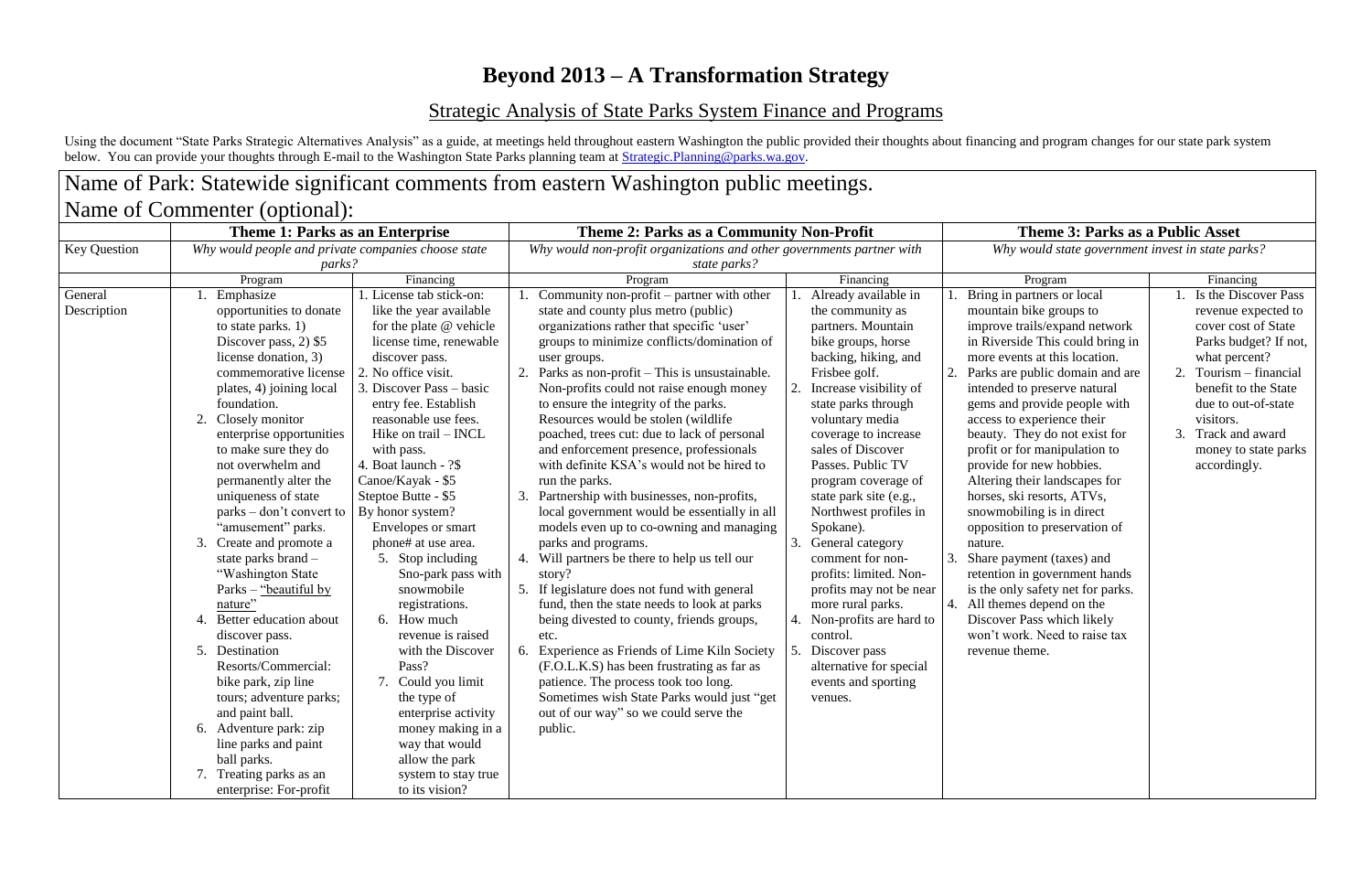| enterprises always lead     |  |  |
|-----------------------------|--|--|
| to a degradation of the     |  |  |
| resources. Allowing         |  |  |
| private vendors to          |  |  |
| operate in or run parks     |  |  |
| will be at the loss to      |  |  |
| habitat, wildlife and       |  |  |
| preservation of the         |  |  |
| visitors and native         |  |  |
| experience.                 |  |  |
| Mt Spokane ski resort<br>8. |  |  |
| is perfect example of       |  |  |
| for-profit enterprise       |  |  |
| destroying the resource.    |  |  |
| They are expanding          |  |  |
| runs onto the remote        |  |  |
| side of the mountain,       |  |  |
| destroying the last         |  |  |
| remnants of old             |  |  |
| growth, pika habitat        |  |  |
| and wetlands. These         |  |  |
| are rare and valuable       |  |  |
| habitat that will never     |  |  |
| exist again once the        |  |  |
| resort expands.             |  |  |
| 9. Has anything been        |  |  |
| learned from other          |  |  |
| states going through        |  |  |
| funding shortfalls?         |  |  |
| Other themes may be         |  |  |
| possible.                   |  |  |
| 10. Parks that can be made  |  |  |
| self-sufficient to theme    |  |  |
| 1. Those that can't go      |  |  |
| to theme $3$ if             |  |  |
| significant resources.      |  |  |
| Otherwise sell for          |  |  |
| income or go to theme       |  |  |
| 2, if possible.             |  |  |
| 11. Would there be a trial  |  |  |
| for each program (2-3)      |  |  |
| yrs.) to determine          |  |  |
| whether or not it can be    |  |  |
| self-supporting?            |  |  |
| 12. Going to have to think  |  |  |
| as an enterprise or         |  |  |
| won't survive.              |  |  |
|                             |  |  |

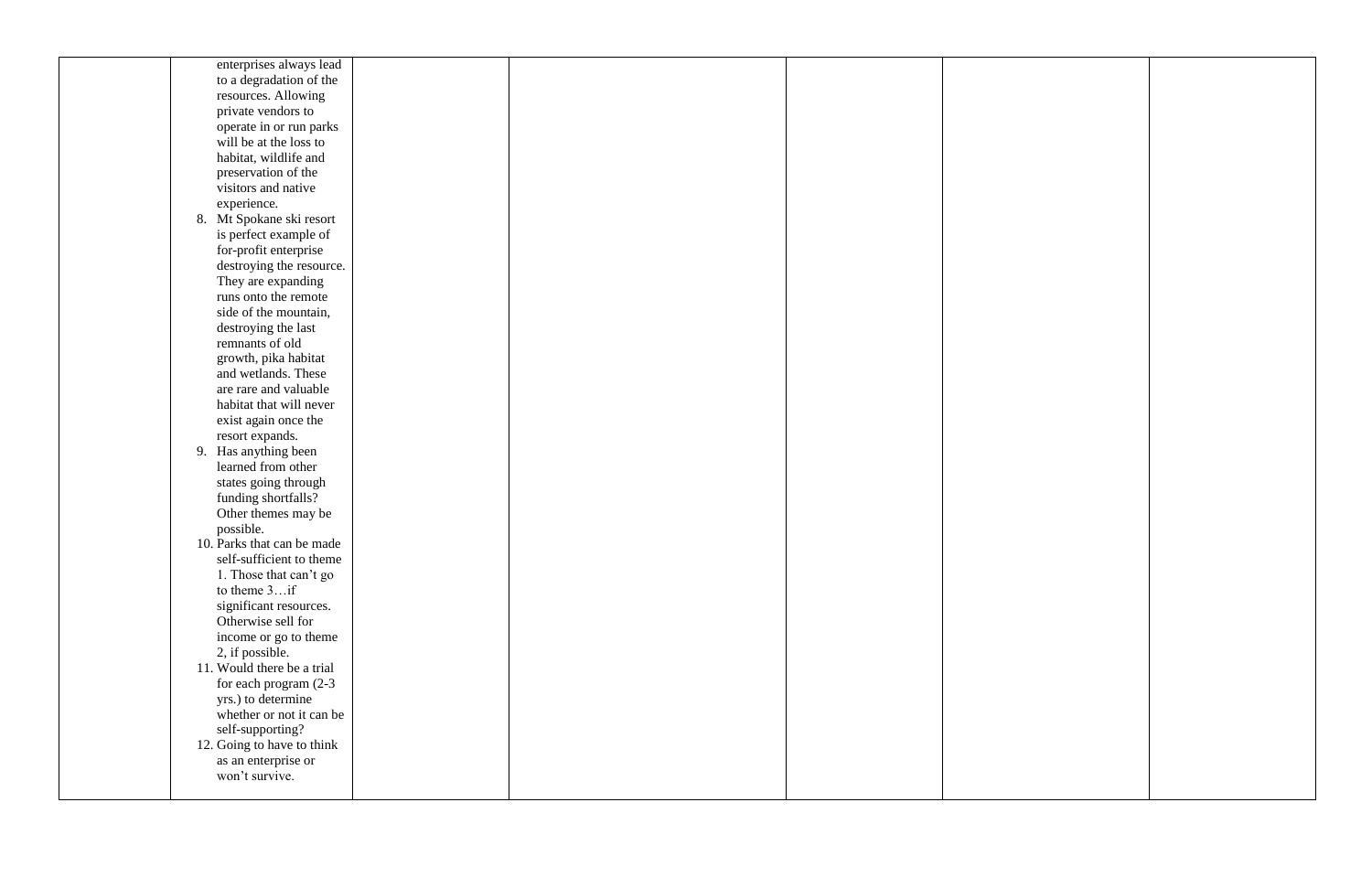| $\overline{C}$ amping                                                                              | Increase services at<br>campgrounds and<br>charge more. People<br>like conveniences.<br>2. Camping cabins:<br>investigate additional<br>opportunities. Very<br>popular.<br>3. Private companies can<br>and do share your<br>overall mission when<br>operating like facilities. | <b>Market State</b><br>Parks: site specific<br>opportunities to<br>bring events to<br>parks generates<br>revenue.                                                                                                      | 2. Reduce some older, less used<br>campgrounds – improve, expand newer<br>well used ones. Pass programs could be<br>reduced - i.e., charge a little more.<br>In some parks camping is a distinction<br>3.<br>people would expect to pay for camping. | . Pass programs<br>need to be picked<br>up by other than<br>state or eliminated.<br>The number of<br>visitors being<br>exempted or given<br>discounts is too<br>high and those<br>who still want to<br>use parks need to<br>pay. | 2. Percentage of parks visitors<br>who camp is not as relevant<br>as percentage of money that<br>come from camping.<br>Foundations can help with<br>3.<br>grants for volunteer<br>workers; building trails, etc.                                                                                                                                                                                                                                                                        |                                                                                                                                           |
|----------------------------------------------------------------------------------------------------|--------------------------------------------------------------------------------------------------------------------------------------------------------------------------------------------------------------------------------------------------------------------------------|------------------------------------------------------------------------------------------------------------------------------------------------------------------------------------------------------------------------|------------------------------------------------------------------------------------------------------------------------------------------------------------------------------------------------------------------------------------------------------|----------------------------------------------------------------------------------------------------------------------------------------------------------------------------------------------------------------------------------|-----------------------------------------------------------------------------------------------------------------------------------------------------------------------------------------------------------------------------------------------------------------------------------------------------------------------------------------------------------------------------------------------------------------------------------------------------------------------------------------|-------------------------------------------------------------------------------------------------------------------------------------------|
| Indoor<br>Accommodations                                                                           | More yurts for<br>alternative camping.                                                                                                                                                                                                                                         | Allow more<br>businesses to set<br>up in state parks.<br>$Example - a state$<br>park in the Upper<br>Peninsula has a<br>very tasteful<br>restaurant and<br>brewery on site<br>next to trails to<br>several waterfalls. |                                                                                                                                                                                                                                                      | Indoor<br>accommodation-<br>$T-2$                                                                                                                                                                                                |                                                                                                                                                                                                                                                                                                                                                                                                                                                                                         |                                                                                                                                           |
| General Day Use<br>Activities (e.g.,<br>picnicking,<br>hiking, biking,<br>informal field<br>games) | Enterprise with boating<br>docks, private,<br>accommodations,<br>special events and<br>camping.                                                                                                                                                                                |                                                                                                                                                                                                                        | Open up the park to events. Example:<br>adventure races, bike races, endurance races.<br>Non-profit partner heavily with Washington<br>Trails Associations to mountain trails.                                                                       |                                                                                                                                                                                                                                  | Parks as people asset – Why not<br>place general day use activities<br>in parks as a public asset? i.e.,<br>keep general day use "free."<br>Avoid radical changes to the<br>existing system. Some<br>$arrangements - when it fits with$<br>non-profits could be advisable.<br>Otherwise, cut back and hold<br>on. This economic downturn is<br>temporary. Consider 1)<br>agreements with non-profits, 2)<br>volunteer networks. Avoid long<br>term responses to short term<br>problems. | 1. Day Use T-3 and<br>discover pass.                                                                                                      |
| <b>Beach Activities/</b><br>Swimming                                                               | Beach improved<br>facilities.<br>2. Grants will become a<br>major source of<br>income.<br>Slash parks with<br>3.<br>accompanying use fee<br>would raise revenue<br>and could increase use<br>of other resource                                                                 | <b>State Parks should</b><br>explore ways to<br>work closer with<br>other community<br>Organizations to<br>generate more<br>recreational<br>opportunities and<br>other attractions<br>for the parks.                   |                                                                                                                                                                                                                                                      |                                                                                                                                                                                                                                  |                                                                                                                                                                                                                                                                                                                                                                                                                                                                                         | Beach improved -<br>T-3 discover pass.<br>2. Basic services $-$<br>trail, picnic should<br>be available for free<br>(supported by taxes). |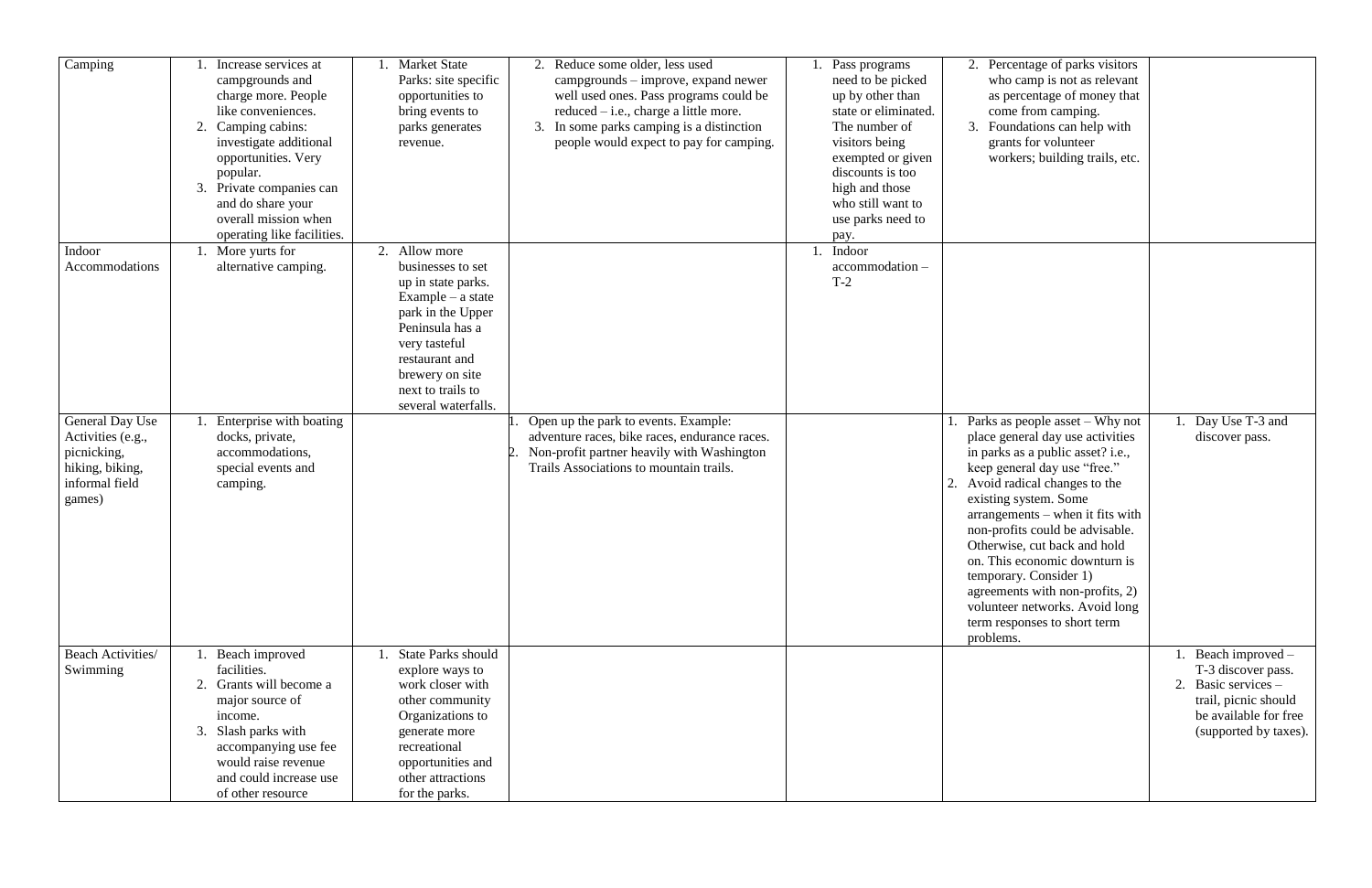|                                         | activities (like<br>camping) to raise these<br>revenues.                                                                                                                                                                                |                                                                                                                                                                                                       |                                                                                                     |                                                                                                                                                                                                                                                                                                   |
|-----------------------------------------|-----------------------------------------------------------------------------------------------------------------------------------------------------------------------------------------------------------------------------------------|-------------------------------------------------------------------------------------------------------------------------------------------------------------------------------------------------------|-----------------------------------------------------------------------------------------------------|---------------------------------------------------------------------------------------------------------------------------------------------------------------------------------------------------------------------------------------------------------------------------------------------------|
| Marine<br>Recreation/<br><b>Boating</b> | Marine improved.<br>Marine Rec/boating:<br>enterprise – sell gas, ice, etc.<br>for power boating.                                                                                                                                       |                                                                                                                                                                                                       |                                                                                                     |                                                                                                                                                                                                                                                                                                   |
| Interpretation/<br>Education            | 1. New assets like the<br>Confluence Project of<br>maia Lein need to be<br>advertised and more<br>construction.<br>"tour" programs. Set up<br>to take advantage of a<br>world famous artist<br>work in our state.                       | 2. Educational – partner with public and<br>These programs<br>private institutions by providing access in<br>are important to<br>locals as well as<br>return for maintenance and parking,<br>tourist. |                                                                                                     | Interpretation/education -<br>T-3 and grants<br>Increase usage and<br>dependence on signage<br>for interpretive displays<br>to save staff resources<br>and so "open" longer<br>hours.<br>There should be a<br>campaign to increase<br>state funding to at least<br>50% - during the<br>recession. |
|                                         | Theme 1: Parks as an Enterprise                                                                                                                                                                                                         | Theme 2: Parks as a Community Non-Profit                                                                                                                                                              | <b>Theme 3: Parks as a Public Asset</b>                                                             |                                                                                                                                                                                                                                                                                                   |
| <b>Natural Systems</b><br>Stewardship   | 1. Much as I love our<br>historic resources, it<br>might be time to<br>eliminate them from<br>our mission.                                                                                                                              | 1. Would the cost of<br>all this volunteer<br>coordination equal<br>the program<br>savings?<br>2. Prefer this theme.                                                                                  |                                                                                                     | 3. Natural Stewardship<br>$-$ T-3 grants<br>2. Challenge the state<br>to fulfill its<br>responsibility for<br>natural system.<br>Stewardship outside<br>of State Parks<br>operational budget.                                                                                                     |
| Historic<br>Preservation                | After reading 2<br>sheets of planning,<br>it all sounds great.<br>Can you rev-up<br>more volume for<br>all the different<br>categories? There<br>are people like me<br>that can handle<br>horses, boats and<br>first aid and<br>hiking. | 1. This resource<br>would best be<br>funded here -<br>perhaps through<br>partnerships with<br>local groups or<br>historical societies.                                                                | 2. Cultural, natural and<br>archeological preservation<br>should be funded by the<br>general taxes. | 3. Historic $-T-3$ grants<br>4. Challenge the state<br>to fulfill its<br>responsibility for<br>historic preservation<br>outside of the State<br>Parks operational<br>budget.                                                                                                                      |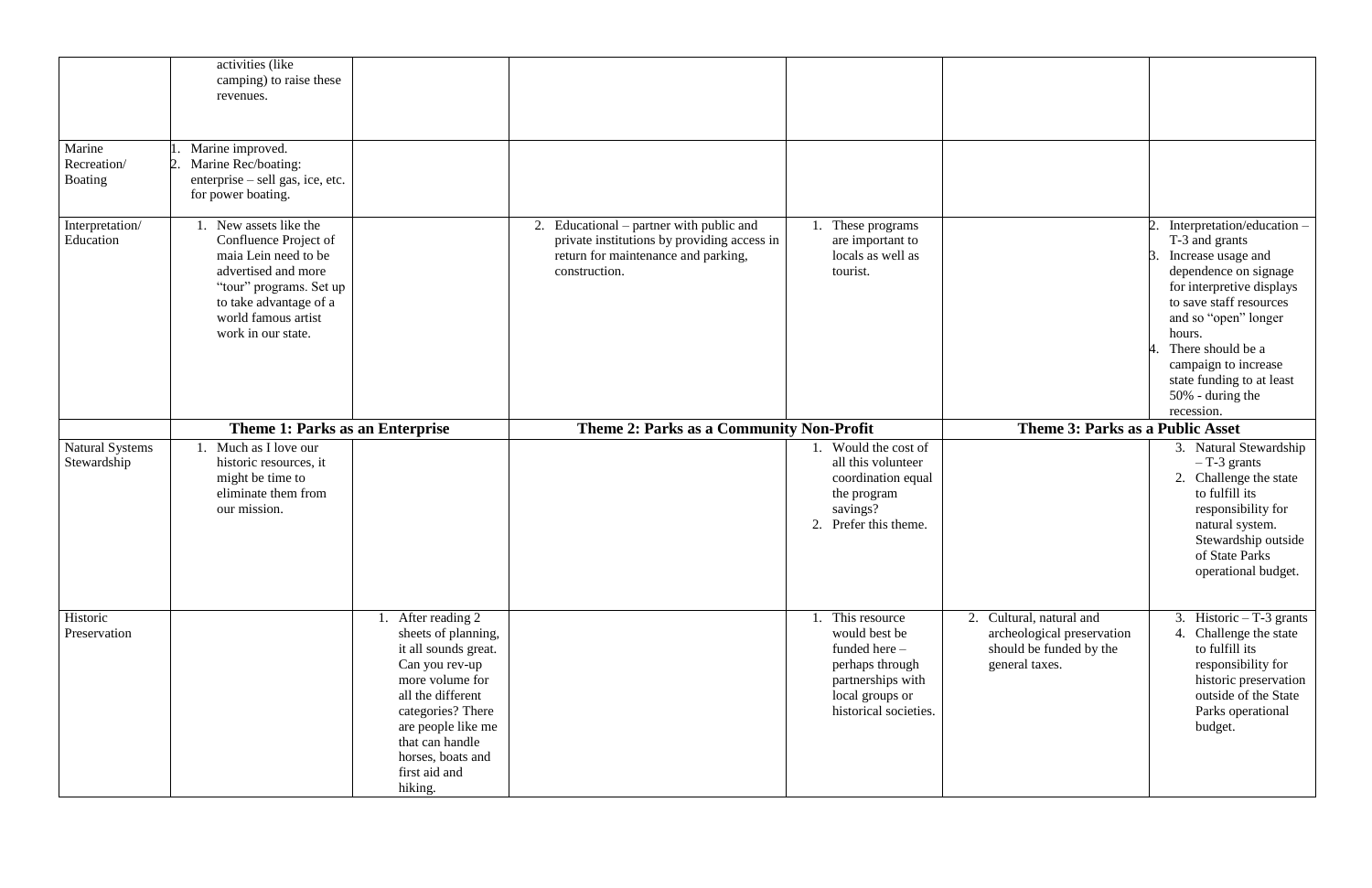| 1. Prefer this theme.                                                                                                                   |                                                                                                                                                     | 2. Pre-historic T-3<br>grants<br>Challenge the state<br>3.<br>to fulfill its<br>responsibility for<br>historic preservation<br>of pre-historic,<br>archeological<br>resources outside of<br>the State Parks<br>operational budget. |
|-----------------------------------------------------------------------------------------------------------------------------------------|-----------------------------------------------------------------------------------------------------------------------------------------------------|------------------------------------------------------------------------------------------------------------------------------------------------------------------------------------------------------------------------------------|
|                                                                                                                                         |                                                                                                                                                     | Winter Rec. improved T-3<br>and grants.                                                                                                                                                                                            |
|                                                                                                                                         |                                                                                                                                                     |                                                                                                                                                                                                                                    |
|                                                                                                                                         |                                                                                                                                                     |                                                                                                                                                                                                                                    |
| Support friends<br>1.<br>and foundation<br>groups for grants<br>and volunteers. Do<br>not hinder progress<br>by these<br>organizations. | Where the Discover pass<br>1.<br>waivers are provided -<br>foster parents, elderly, etc.,<br>should be funded by tax<br>base rather than user fees. | Safety and Law<br>Enforcement T-3                                                                                                                                                                                                  |
|                                                                                                                                         |                                                                                                                                                     |                                                                                                                                                                                                                                    |

| Pre-Historic<br>Archeological         |                                                        |                                         | 1. Prefer this theme.                |                 |
|---------------------------------------|--------------------------------------------------------|-----------------------------------------|--------------------------------------|-----------------|
| Protection                            |                                                        |                                         |                                      |                 |
|                                       |                                                        |                                         |                                      |                 |
|                                       |                                                        |                                         |                                      |                 |
|                                       |                                                        |                                         |                                      |                 |
|                                       |                                                        |                                         |                                      |                 |
|                                       |                                                        |                                         |                                      |                 |
| <b>Winter Recreation</b>              | 1. Winter rec. improved $-$<br>$T-1$                   | The ski area on<br>1.<br>Mt. Spokane is |                                      |                 |
|                                       | 2. How would road                                      | poorly run and                          |                                      |                 |
|                                       | plowing and<br>maintenance be                          | should have more<br>state oversight &   |                                      |                 |
|                                       | covered?                                               | better marketing                        |                                      |                 |
|                                       |                                                        | and operations<br>would increase        |                                      |                 |
|                                       |                                                        | revenue.                                |                                      |                 |
| <b>Special Events</b>                 | 1. Special Events $-T-1$                               |                                         |                                      |                 |
|                                       |                                                        |                                         |                                      |                 |
|                                       |                                                        |                                         |                                      |                 |
| Park Commerce                         | 1. Park Commerce - T-1                                 |                                         |                                      |                 |
|                                       | 2. Park Comm.: $\#2 \rightarrow$ learning<br>#1        |                                         |                                      |                 |
|                                       | 3. I do not want our parks to                          |                                         |                                      |                 |
|                                       | look and feel like general<br>souvenirs and trinket    |                                         |                                      |                 |
|                                       | commercialism.                                         |                                         |                                      |                 |
|                                       | 4. Concessionaires such as<br>tours should be a market |                                         |                                      |                 |
|                                       | value.                                                 |                                         |                                      |                 |
| Visitor Safety and<br>Law Enforcement |                                                        |                                         | 1. Support friends<br>and foundation | 1. When<br>waiv |
|                                       |                                                        |                                         | groups for grants                    | foste           |
|                                       |                                                        |                                         | and volunteers. Do                   | shou            |
|                                       |                                                        |                                         | not hinder progress<br>by these      | base            |
|                                       |                                                        |                                         | organizations.                       |                 |
| Other (within<br>three themes)        |                                                        |                                         |                                      |                 |
|                                       |                                                        |                                         |                                      |                 |
|                                       |                                                        |                                         |                                      |                 |
|                                       |                                                        |                                         |                                      |                 |